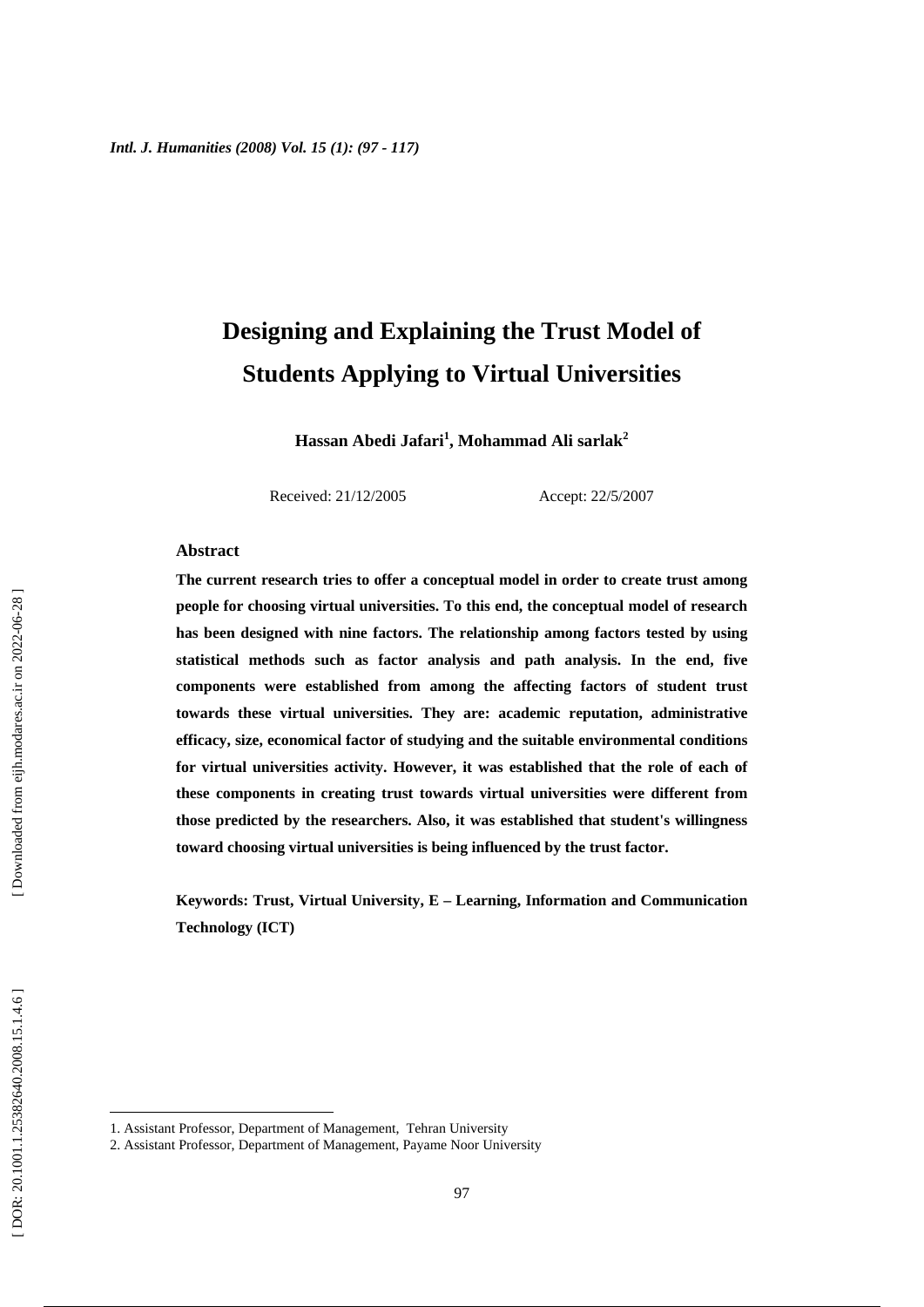### **Introduction**

The emergence of information and communication technologies (ICT's) and their use in training of people has led to formation of virtual universities. Most of the countries, with more or less similar goals, have acted to establish such universities. Islamic republic of Iran too, as a developing country in Asia has taken such steps . The result of this effort, up to present time, has been designing of ten virtual universities in order to satisfy the educational needs of the large number of people requesting to be benefitted from higher education in Iran (Sarlak and Abedi Jafari, 2004). The Iranian virtual universities includes:

• **Tehran virtual university http://cel.ut.ac.ir** • **Isfehan virtual university http://vu.ui.ac.ir** • **Elm va sanat virtual university http://www.elearning-iust.com** • **Shiraz virtual university http://www.shirazu.ac.ir** • **Sharif virtual university http://vu.sharif.edu** • **Iranian virtual university http://iranu.com** • **Azad islami virtual university http://www.azad.ac.ir/VU/vu.htm** • **Oloome hadis virtual faculty http://vu.hadith.ac.ir** • **Peyame noor virtual university http://www.aictc.com/pn/** • **Iran internet based university http://www.net2university.com** 

### **Research Problem**

At present, Iranian virtual universities are operating beside the Non- virtual universities. The problem these virtual universities confront is the low recognition level of people applying here and consequently low level of their trust to these universities.

### **Research Goals**

The current research tries to offer a conceptual model in order to create trust among people, for choosing these virtual universities.

### **Research Questions**

The research questions are as followe:

• What are the affecting factors on students trust towards virtual universities?

• Is there a relationship between student's trust towards virtual universities and their willingness to choose these types of universities?

• Can we show this relationship based on a conceptual model?

### **Research Hypothesis**

**H1:** There is a meaningful relationship between people's trust to Virtual Universities and academic reputation of Virtual Universities.

**H2:** There is a meaningful relationship between people's trust to Virtual Universities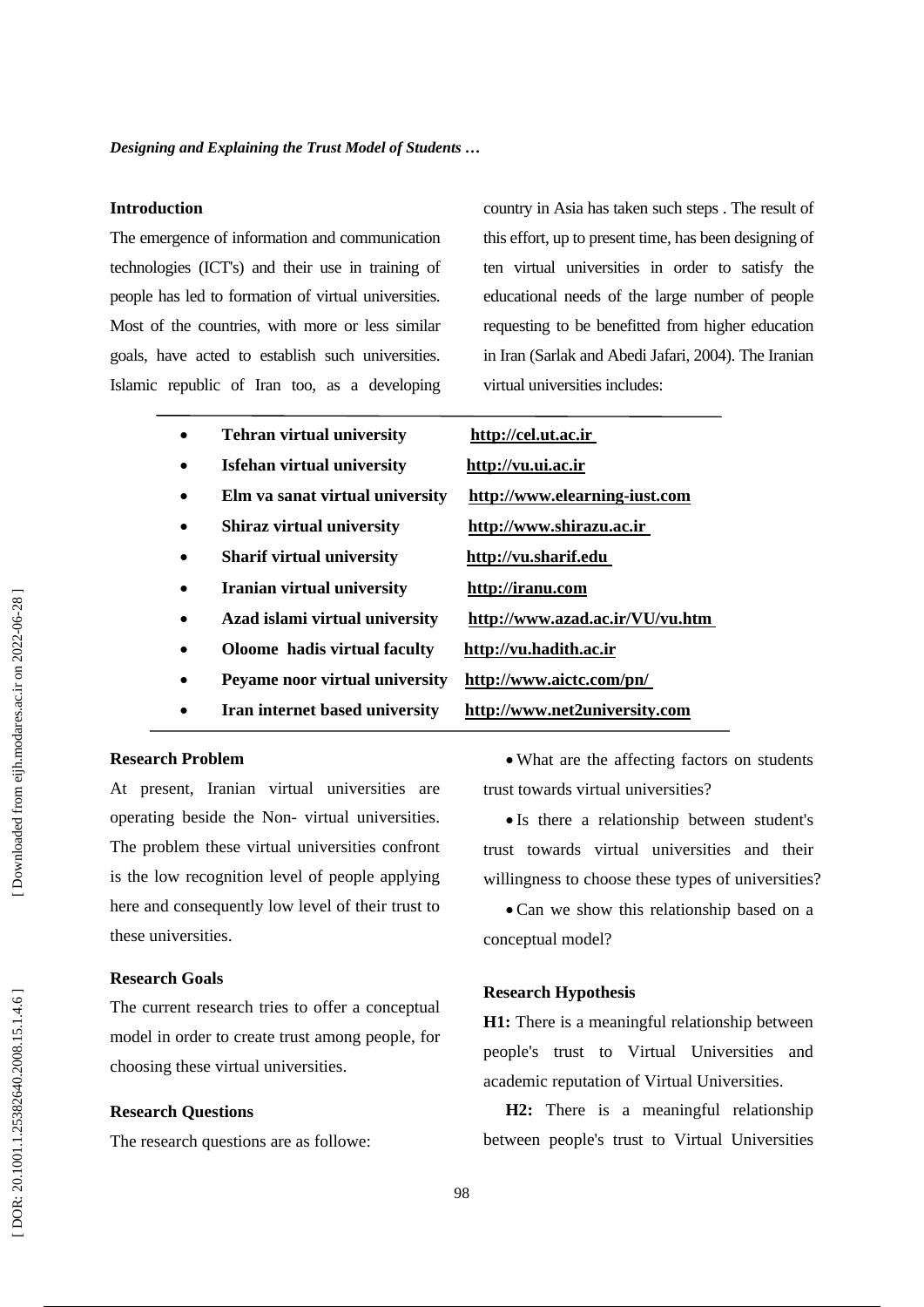and administrative efficacy of Virtual Universities.

**H3:** There is a meaningful relationship between people's trust to Virtual Universities and the size of Virtual Universities.

**H4:** There is a meaningful relationship between people's trust to Virtual Universities and Virtual Universities being cost-effective.

**H5:** There is a meaningful relationship between people's trust to Virtual Universities and suitable environmental conditions for Virtual University activity.

**H6:** There is a meaningful relationship between the academic reputation of Virtual Universities and administrative efficacy of Virtual Universities.

**H7:** There is a meaningful relationship between academic reputation of Virtual Universities and the size of Virtual Universities.

**H8:** There is a meaningful relationship between academic reputation of Virtual Universities and Virtual Universities being cost- effective.

**H9:** There is a meaningful relationship between academic reputation of Virtual Universities and suitable environmental conditions for Virtual University activity.

**H10:** There is a meaningful relationship between administrative efficacy of Virtual Universities and the size of Virtual Universities.

**H11:** There is a meaningful relationship between administrative efficacy of Virtual Universities and Virtual Universities being cost effective.

**H12:** There is a meaningful relationship between administrative efficacy of Virtual Universities and Suitable environmental conditions for Virtual University activity.

**H13**: There is a meaningful relationship between the size of Virtual Universities and Virtual Universities being cost- effective.

**H14**: There is a meaningful relationship between size of Virtual Universities and Suitable environmental conditions for Virtual University activity.

**H15**: There is a meaningful relationship between Virtual Universities being costeffective and Suitable environmental conditions for Virtual University activity.

**H16:** There is a meaningful relationship between a person's trust towards Virtual Universities and perceiving a lower level of risk in studying in Virtual Universities.

**H17:** There is a meaningful relationship between a person's trust towards Virtual Universities and his attitude towards studying in Virtual Universities.

**H18:** There is a meaningful relationship between perceiving a lower level of risk in studying in Virtual Universities and his attitude towards studying in Virtual Universities.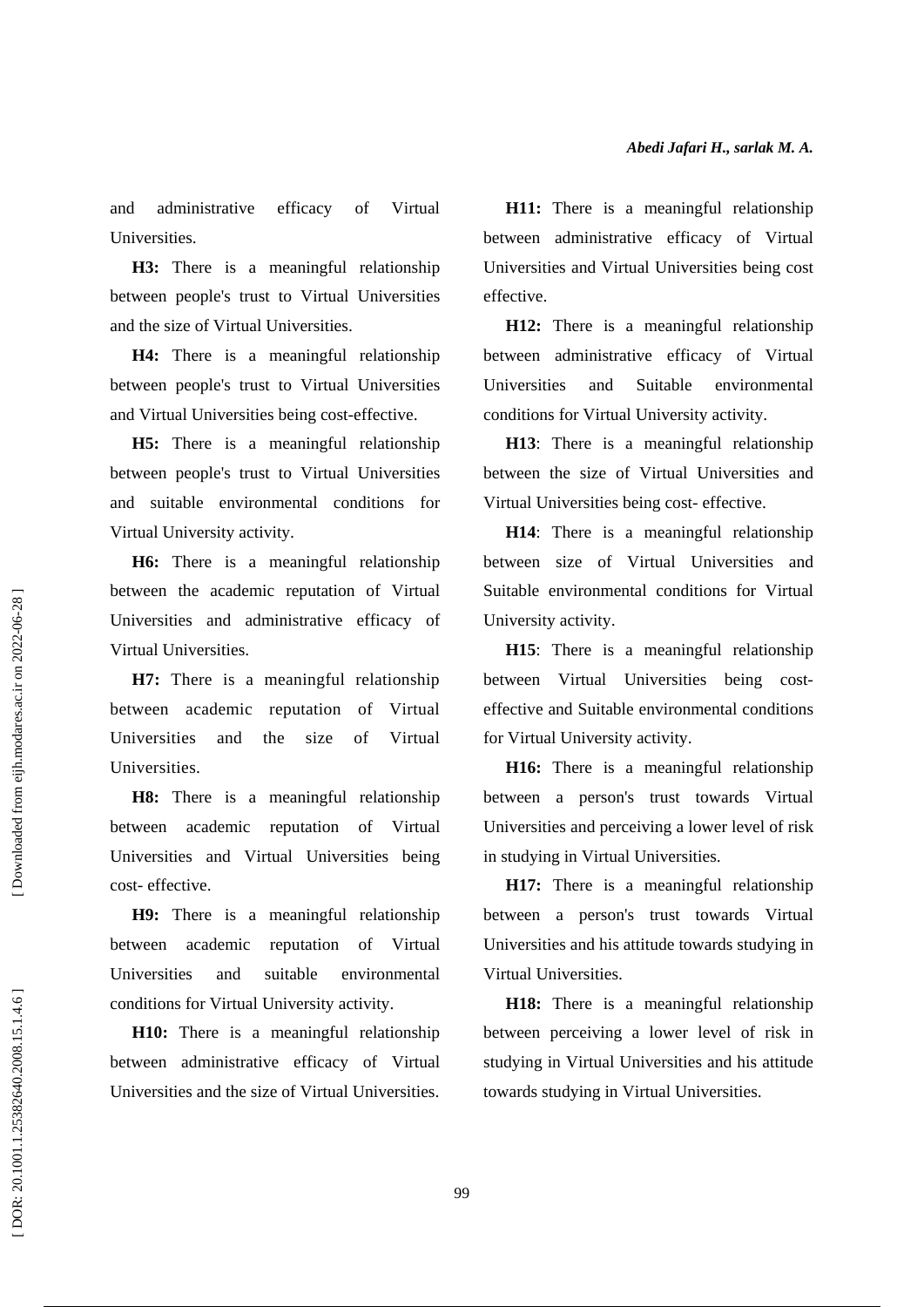**H19:** There is a meaningful relationship between a person's attitude towards studying in Virtual Universities and his willingness to choose Virtual Universities for study.

**H20:** There is a meaningful relationship between perceiving a lower level of risk in studying in Virtual Universities and his willingness to choose Virtual University for study.

**H21:** There is a meaningful relationship between a person's trust towards Virtual University and his willingness to choose Virtual Universities for study (Major hypothesis).

### **Research Backgrounds**

In research process we find the following recourses: • Fifty three resources were found about

Trust and virtual universities in Persian texts. • More than 500 resources, we found about

Trust and virtual universities in Latin texts. • No research was found under the title

"trust to virtual universities". • The research done by Sirkka L. Jarvenpaa

and Noam Tractinsky and Michael Vitale in 2001 year under title: **Consumer Trust in an internet store** was found more related to the present research subject.

### **Literature Review**

In this research, literature review includes 2 sections:

- 1) trust
- 2) virtual universities

### **1) Literature Review on Trust 1.1) Trust Etymology**

Trust is a Middle English word, probably of Scandinavian origin; akin to Old Norse *traust*; akin to Old English *trEowe.* Meaning: faithful (Merriam Webster dictionary).

### **1.2) Trust Definitions**

Generally, there is not a single accepted definition of trust between researchers (Creed and Miles, 1996). Trust has been defined by researchers in many different ways, which often reflect the paradigms of the particular academic discipline of the researchers (Grabner- Krauter & Kaluscha, 2003).

- **Personality psychologists** traditionally have viewed trust as a belief, expectancy, or feeling that is deeply rooted in the personality and has its origins in the individual's early psychological development.
- **Social psychologists** define trust as an expectation about the behavior of others in transactions, focusing on the contextual factors that serve either to enhance or inhibit the development and maintenance of trust.
- **Economists and sociologists** have been interested in how institutions and incentives are created to reduce the anxiety and uncertainty associated with transactions.
- **Within business schools**, there are different approaches to study the trust across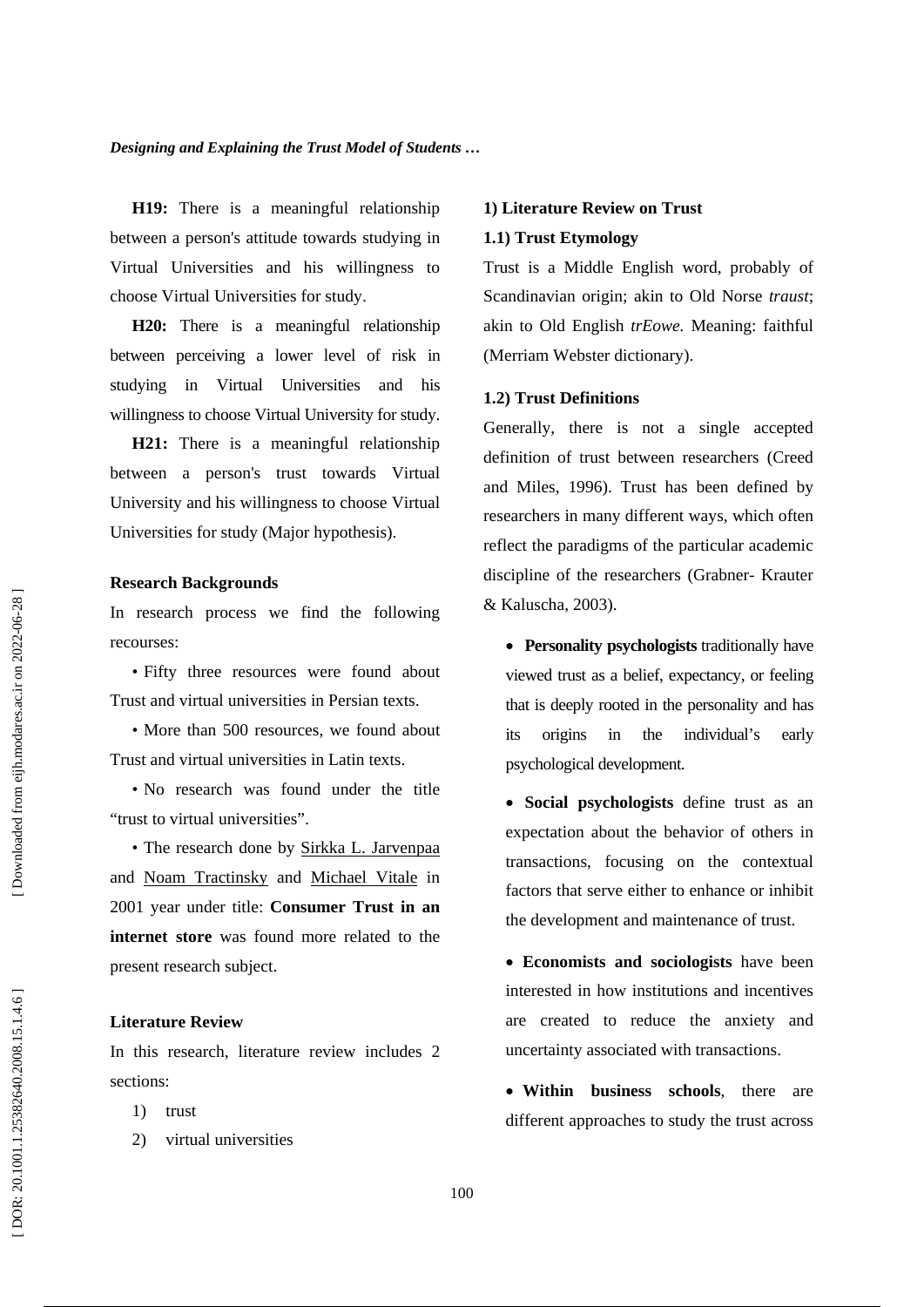domains such as finance, marketing and management, partly drawing on trust constructs developed in other disciplines.

• **Stephen P. Robbins** (2001) define trust as: A positive expectation that another will not behave - through words, actions, or decisions -opportunistically.

### **1.3) Trust Dimensions**

New evidence shows that trust consists of five dimensions: integrity, competence, consistency, Loyalty and openness (Robbins, 2001).

**Integrity** includes honesty & truthfulness.

**Competence,** includes technical, interpersonal knowledge & skills

**Consistency** includes predictability, & good judgment (congruence between words & deeds).

**Loyalty** includes willingness to protect & save face for another person.

**Openness,** include telling the full truth and not just part of it.

### **1.4) Trust Bases**

There are three bases for trust (Robbins, 2001):

• **Deterrence based trust:** based on fear and force (most fragile) .

• **Knowledge based trust:** based on predictability over time (most organizational relationships).

• **Identification based trust:** based on emotional connections and mutual understanding of wants and needs (highest level of trust).

#### **1.5) Trust Components or Basic Model of Trust**

The trust includes three components: trustor, trustee and context (Powers , 2001).

### **1.6) Trust Types**

There are three types of trust: personal trust, system trust and institutional trust (Nooteboom & Six , 2003).

Personal trust: Based on experiences individuals make with each other in the course of frequent interaction over a longer period of time.

**System trust:** Trust which an individual has in the functioning and in the reliability of impersonal social structures.

**Institutional trust:** Trust between individuals vis - a -vis existing impersonal social rules.

### **1.7) Trust Subject**

One can trust to material objects, empirical regularities, laws of nature, people, authorities, organizations, institutions and higher powers (Nooteboom & Six , 2003).

### **1.8) Theories Underlying Trust**

**Rational Choice Theory:** This theory based on the idea that all action is fundamentally 'rational' in character and that people calculate the likely costs and benefits of any action before deciding what to do. This approach to theory is known as rational choice theory, and its application to social interaction takes the form of exchange theory.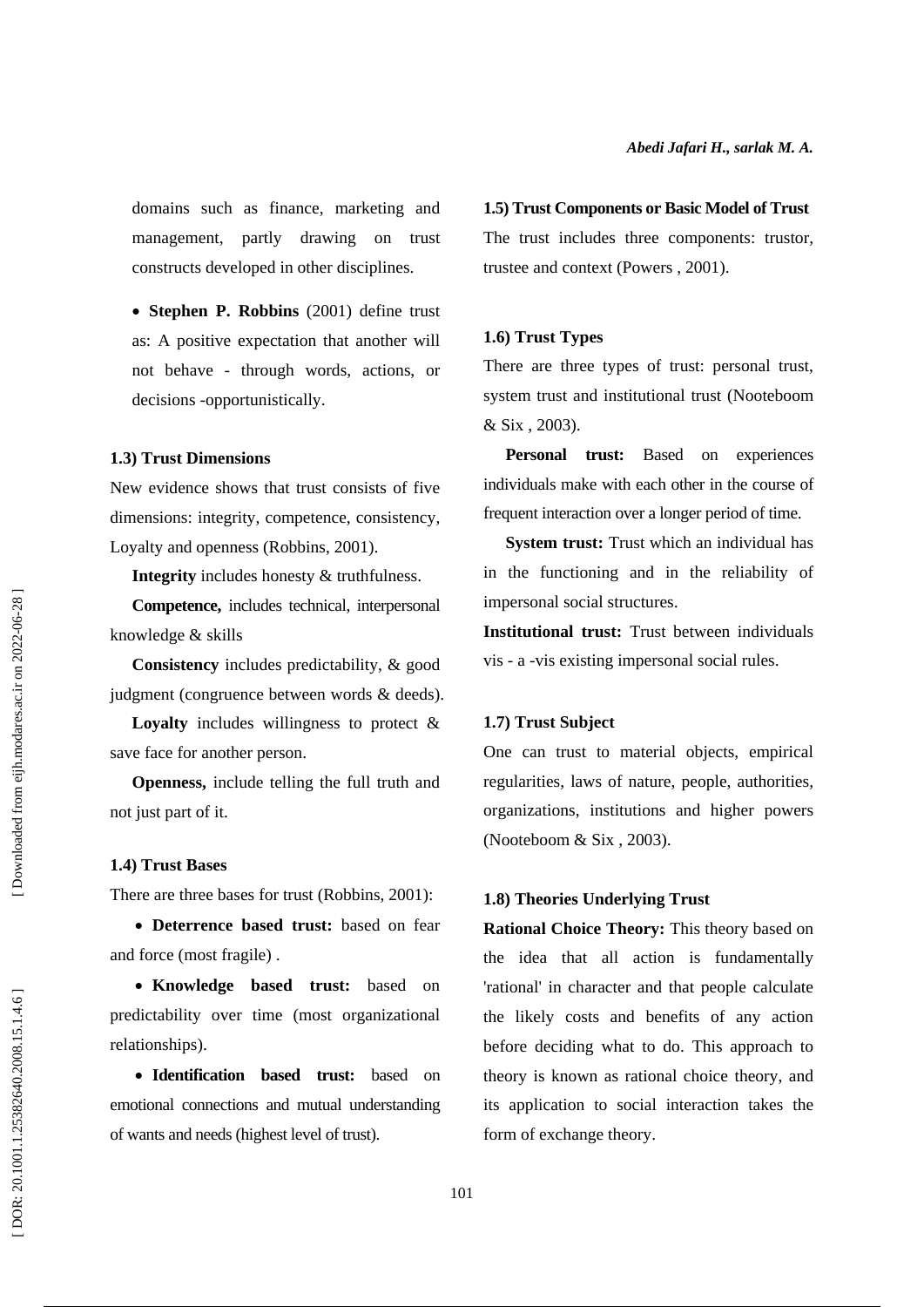**Exchange Theory:** Exchange theory derives from economics' rational choice theory and the study of relationships and "exchanges". It argues that individuals evaluate alternative courses of action so that they get best value at lowest cost from any transaction completed. According to exchange theory, individuals form associations on the basis of trust, and try to avoid exchange relationships that are likely to bring more pain than pleasure (Jarvenpaa et al., 2000 ).

**Balance Theory:** Balance theory suggests that people tend to develop positive attitudes towards those with whom they have some prior association (Jarvenpaa et al., 2000).

**Reasoned Action and Planned Behavior Theories:** As shown in Figure 1, the theories of reasoned action (Fishbein & Ajzen, 1975) and planned behavior (Ajzen, 1985) assert that behavior is influenced by behavioral intention, and that intention is determined by attitudes. Attitudes mediate between beliefs and intention, although beliefs can also have a direct effect on intention.



**Figure 1** Reasoned action and planned behavior theories

The theory of planned behavior states that in addition to person's efforts for acting in a certain way , it states that a set of uncontrolled internal and external factors too, can have effects on a person's behaviors . For example, a person's perception on the risk is one of the controlling factors of behavior that can be effective whether that behavior takes place or not.

# **1) Literature Review on Virtual Universities**

### **2.1) Definition of Virtual University**

From the time of emergence of virtual university, various definitions have been offered on this phenomenon. Here we refer few of them:

**"Virtual University"** is a learning environment based on network that has been designed for the transfer of content and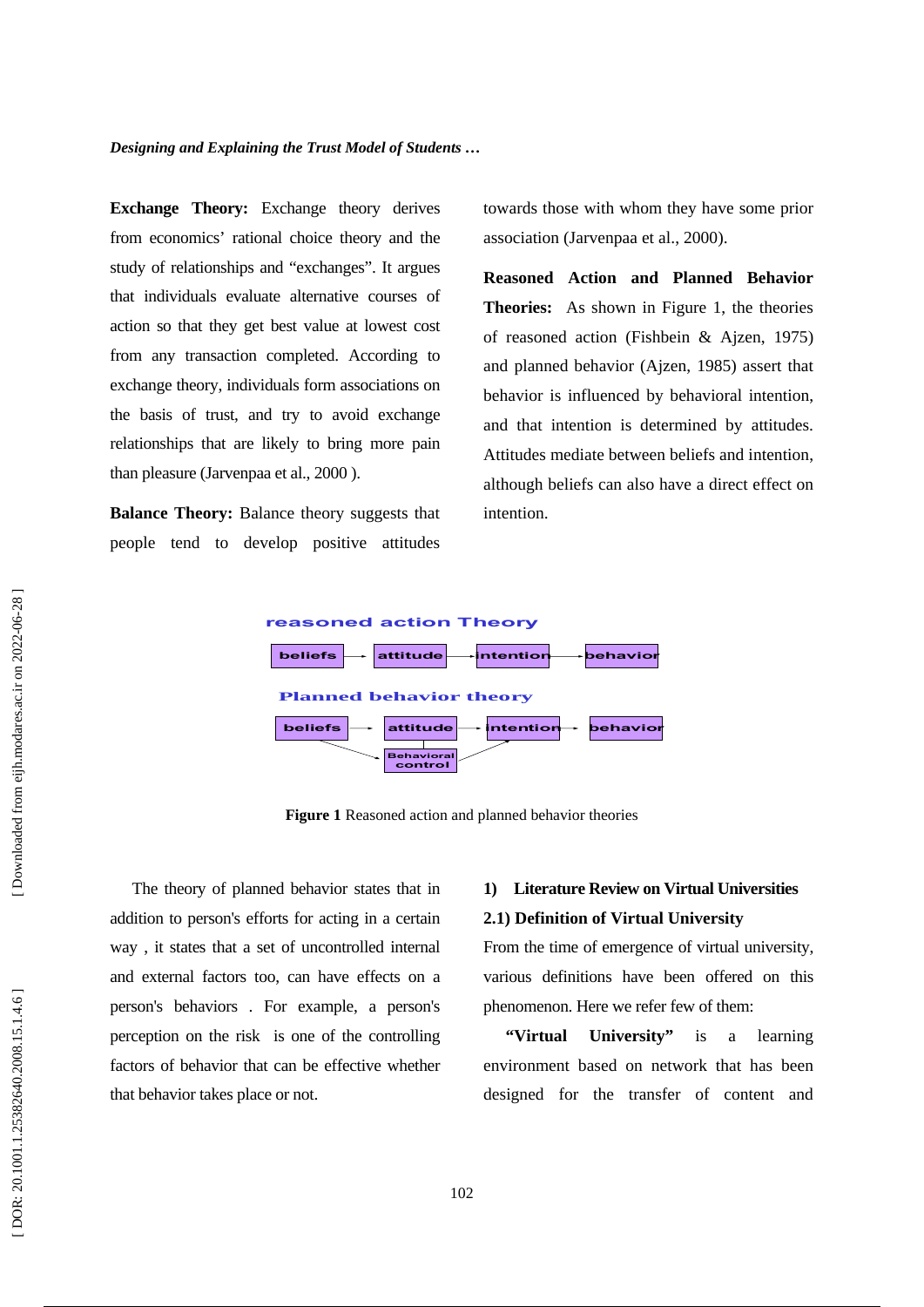expansion of university education ( Harasim , 1997 ) "

**" Virtual university"** is a university without walls and uses information and communication technologies in order to transfer educational materials to students. (Lindquest, 2002 ) "

**"Virtual university"** is a university based on internet. This university lacks physical structures and uses synchronous and asynchronous technologies for transferring of contents and offering educational services to students ( Sarlak and Abedi Jafferi, 2003).

### **2.2) Main Characteristics of a Virtual University**

The main characteristics of a virtual university are as follow (Barjis, 2003):

• The university is completely based on ICT facilities with constant access to the

Internet.

• The university provides selective and flexible study programs anywhere and

at any time at the range of its coverage (city, state, country or continent).

• Students, staff and faculty are IT competent…on the desktop, in the classroom

and lecture hall, and in the simulation "center."

• State-of-the-art hardware and software are at hand .

• Institutional IT infrastructure (classroom, lecture hall, campus) is state-of-the art.

• Academic programs are IT-based, "as appropriate" .

• University is a "learning organization"... shared vision…shared situational

awareness…everyone contributes…is flat, seamless, tailorable and virtual.

• Students are taught and practiced in the art and science of "thinking in the

information age".

### **2.3) Virtual University Mission**

The mission of a virtual university (Barjis, 2003) has been evolving:

• from an Industrial Age University to an Information Age University

• from bricks-based university to electronic components-based university

• from walls surrounded university to wires surrounded university.

• from human professors to digital Professors

• from hard books to electronic books

### **2.4) Characteristics of Virtual Universities**

The main characteristics of virtual universities are shown in Figure 2.

### **Designing Research Conceptual Model**

The conceptual model of research is a tool that determines research variables and their relationships. The conceptual model of this research is shown in Figure 3.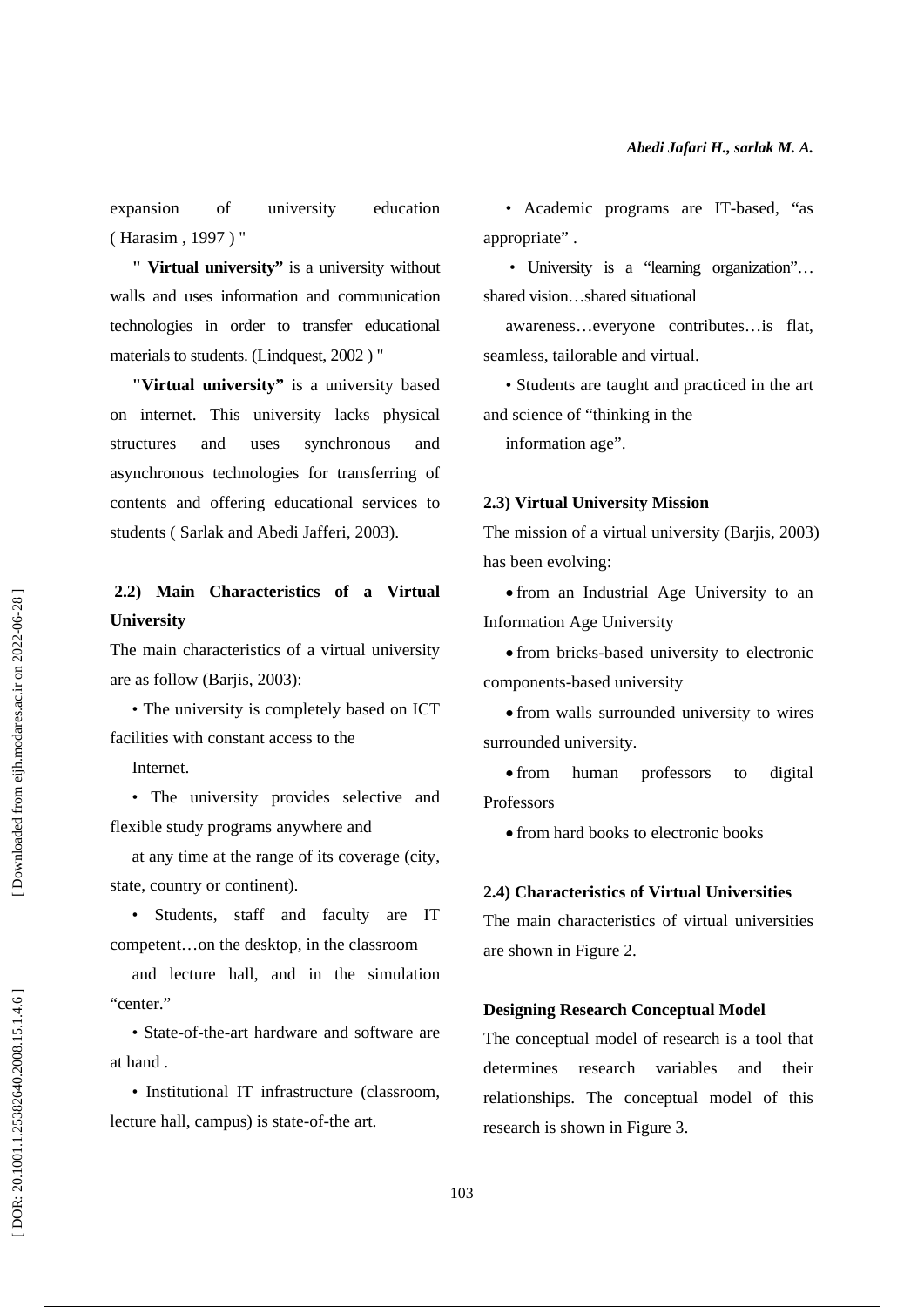*Designing and Explaining the Trust Model of Students …* 

| characteristics       | From                                        | <b>To</b>                                                            |  |  |
|-----------------------|---------------------------------------------|----------------------------------------------------------------------|--|--|
| Goal                  | For profit                                  | Open access to education for all                                     |  |  |
| Size                  | Niche market                                | Mega universities                                                    |  |  |
| Partnerships          | None                                        | Cross sector, regional, transactional                                |  |  |
| Organizational model  | Centralized                                 | Distributed network of autonomous centers                            |  |  |
| Services offered      | Individual courses or modules               | Full continuing professional development<br>programs                 |  |  |
| Accreditation         | Digital diploma mills                       | High academic value qualifications                                   |  |  |
| Quality               | Lower than traditional education            | Higher than traditional education                                    |  |  |
| Pedagogy              | Traditional                                 | Goal based scenario, problem resolution<br>based                     |  |  |
| Socialization         | No or little social interaction             | High social interaction among learners and<br>staff                  |  |  |
| Research              | No research                                 | World class research                                                 |  |  |
| Technologies          | Online text books and<br>video conferencing | knowledge<br>Groupware,<br>management<br>systems, virtual reality.   |  |  |
| Workplace integration | Delivery of "bite size" modules             | Using<br>naturally<br>occurring<br>learning<br>opportunities at work |  |  |

Source: The Newsletter of the PROMETEUS Network

**Figure 2** Characteristics of virtual universities



**Figure 3** Research conceptual model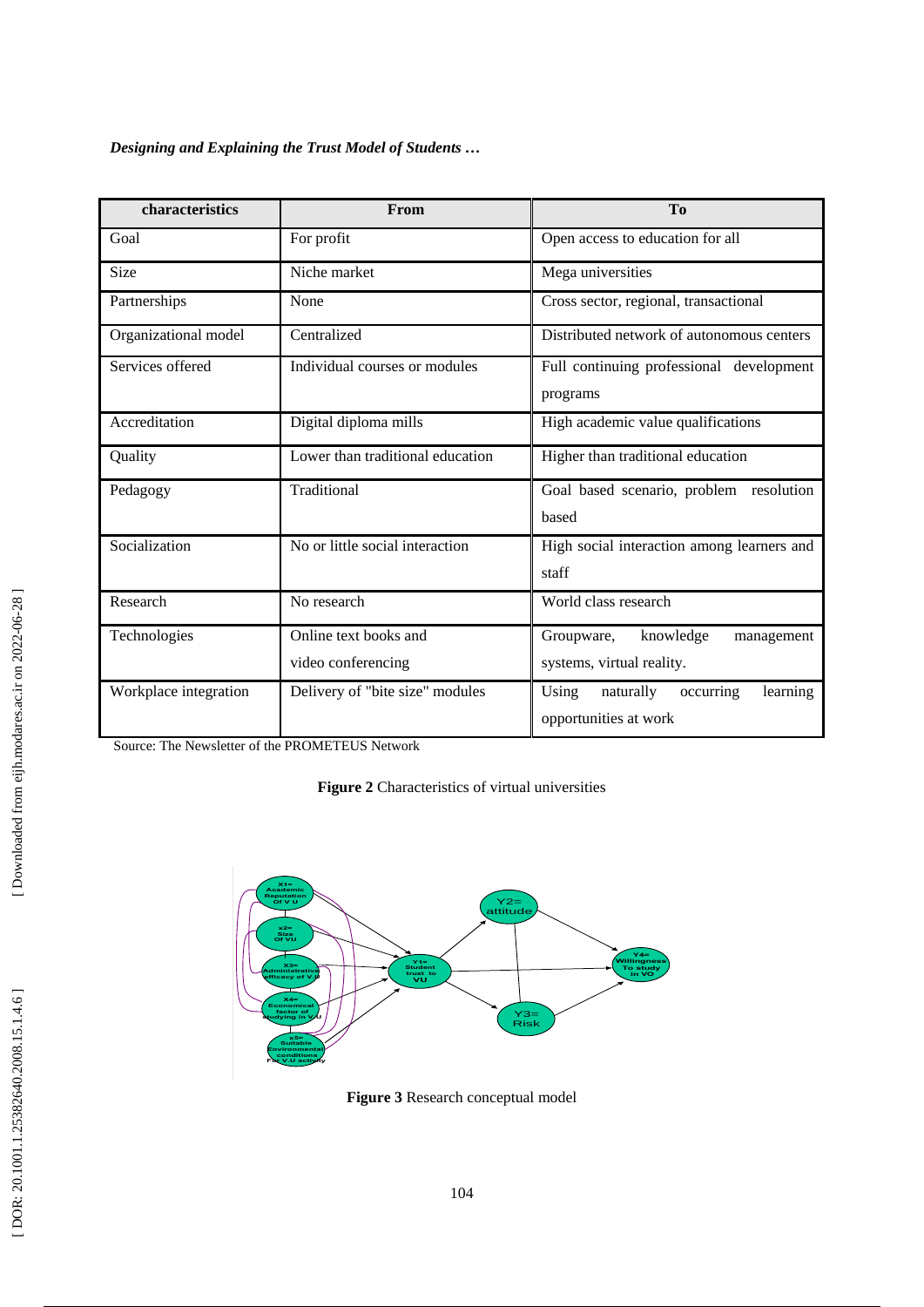This conceptual model has been derived from research questions, hypothesis, literature review and implementation of Delphi Method. As such, this model is based on 2 following research models.

### **1) The Basic Model of Trust**

The basic model of trust is shown in Figure 4.

### The basic model of trust



**Figure 4** The basic model of trust

According to this model, the trust process includes three components: trustor, trustee and trust context, which this context trust occur(Powers ,2001).

**2- The Consumer Trust Model in an Internet Store**  The Consumer Trust model in an Internet Store (Jarvenppa et al.,2000) shown in Figure 5.

**The Consumer Trust model in an Internet Store (jarvenppa and others,2001)** *attitude* **consumer trust to internet store Willingness To buy**

**size risk**

**Figure 5** The Consumer Trust model in an Internet Store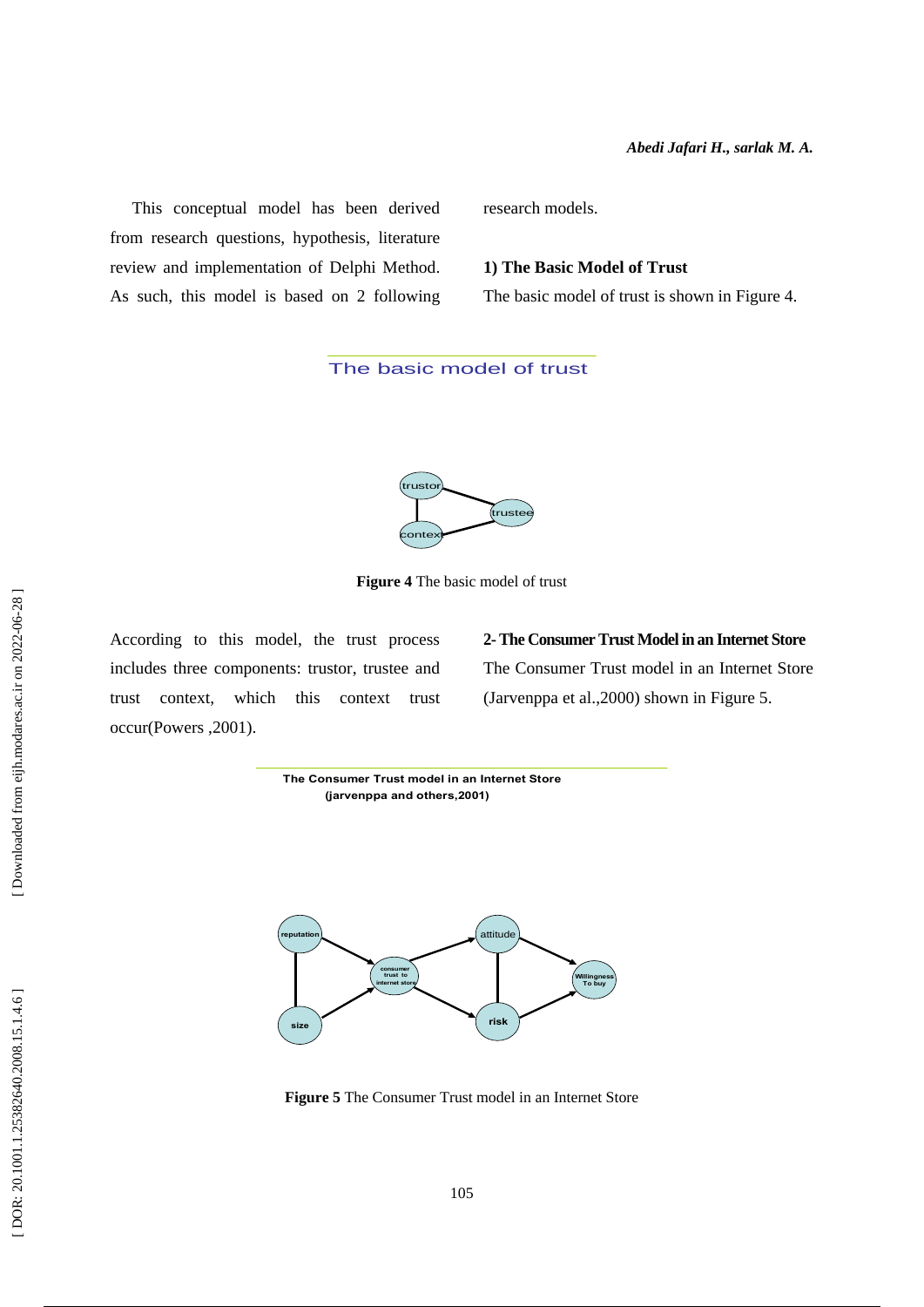The focus of this model is the antecedents and consequences of consumer trust in an Internet store. The model hypothesizes that consumers' trust in an Internet store affects their willingness to patronize the store. The model is consistent with exchange theory and balance theory, as well as the theories of reasoned action and planned behavior.

As mentioned before, the conceptual model of research derived by combining two afore mentioned models.

According to the basic model of trust, the trust process include 3 components of trustor, trustee and context. In model of consumer trust to an internet store, 2components are seen: 1) internet store as trustee with characteristics such as reputation and size. 2) consumer person as trustor. In the second model, we can see occurrence of lack of trust. By removing this deficiency, the conceptual model have been designed .

In present conceptual model 5 factors as antecedents of trust and 3 factors as consequences of trust are used and 2 factors added to characteristics of virtual universities and factor of suitable environmental conditions for V.U. activity are employed as contextual factor. The three added factors to this model derived based on literature review and getting idea from scholars by used Delphi method. . In this conceptual model  $X_1$  to  $X_5$  variables are independent variables and y1 to y4 variables are dependent variables.

### **Research Methodology**

As **Hussey** and **Hussey** (1997) described methodology as general approach to research which includes qualititative and quantitative approach, in this research too, we employed a synthetic approach for acquiring necessary information and doing research.

The present research methodology is shown in Figure 6.



**Figure 6** Research methodology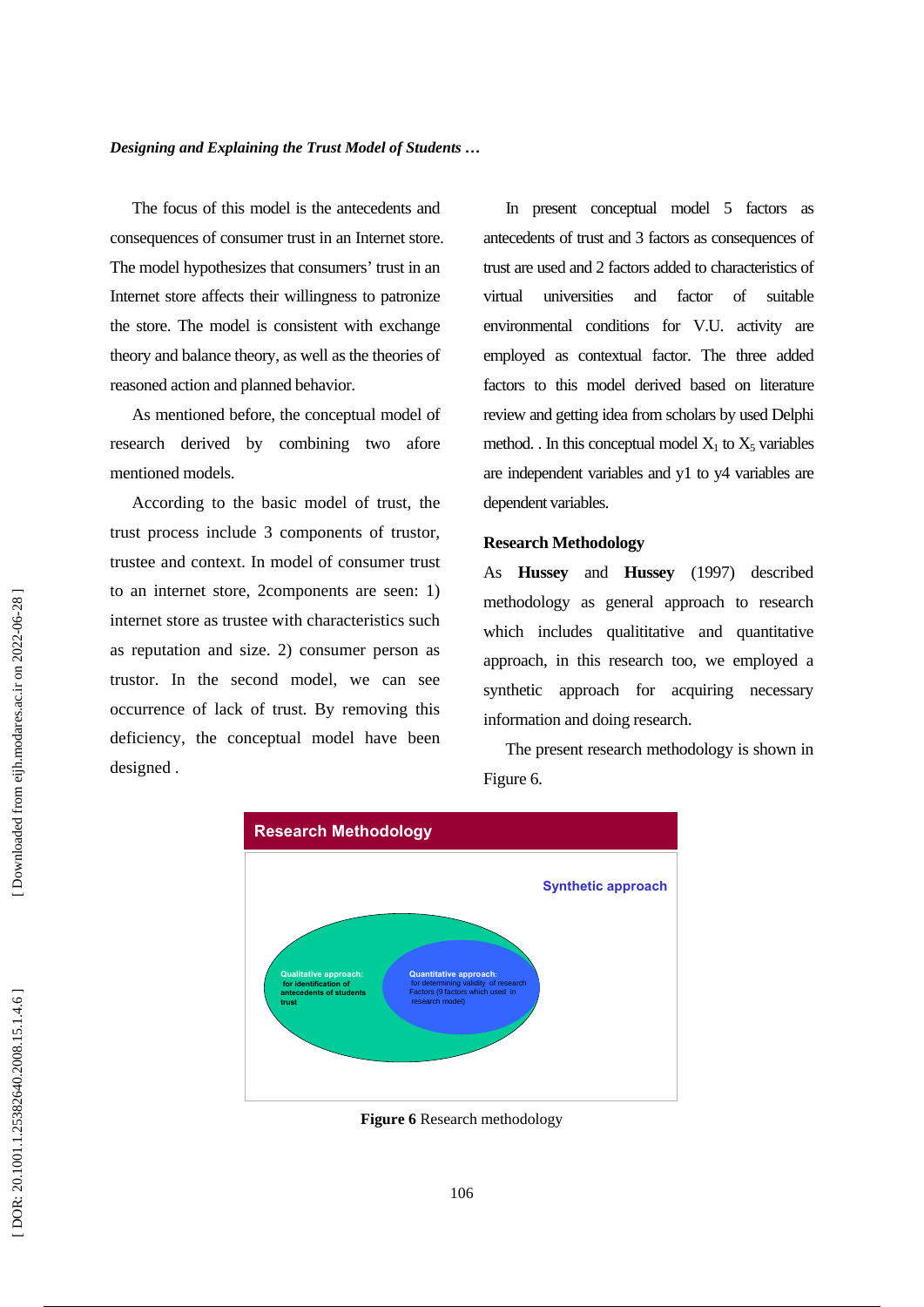As shown in Figure 6 , we used a qualitative approach for identification of students trust antecedents and a quantitative approach for determining validity of research factors (9 factors which used in research model) and testing research hypothesis.

 Statistical community of research is the fresh undergraduate students of Virtual Universities in the first semester of 2004-2005.

It must be noted that there are only 2 virtual universities i.e. Elm va Sanat Virtual University and Shiraz Virtual University **to** start their systematic activity out of ten 10 virtual universities.

Level of current analysis is concentrated on individual. Subject of trust [person's trust to organization] is the main center of current analysis and research (Mirzaei , 1992). In this research the unit of analysis is Virtual Universities. According to published statistics, the size of the community of current research is about 1293 students (1000 students in Elm Va Sanat Virtual University and 293 students in Shiraz Virtual University).

The research sample of 400 students was determined useing statistical formula (Azar, 2001). The sampling method in this research has been classified randomly. By employing this method the sample size (400 students) divided into 2 categories. Then 308students from Elm Va Sanat Virtual University and 92 students from Shiraz Virtual University were randomly selected.

In pre-test, whose goal is the final evaluation of measuring tool , about 50 questionnaires were distributed among the potential respondents. From this number, 10 incomplete questionnaire were reject by list wise method, and the rest 40 questionnaires (about10% of total sample) became basis of reliability and validity test, which is shown in Figures 7 and 8 .

| Factor                                                  | N of Cases | N of Items | <b>Alpha</b> | <b>Reliability</b> |
|---------------------------------------------------------|------------|------------|--------------|--------------------|
| <b>Academic reputation of Virtual University (X1)</b>   | 40         | 3 indexes  | 0.8834       | high               |
| Size of Virtual University $(X2)$                       | 40         | 3 indexes  | 0.9249       | high               |
| Administrative efficacy of V.U (X3)                     | 40         | 12 indexes | 0.9499       | high               |
| Economical factor of studying in $V.U(X4)$              | 40         | 3 indexes  | 0.9094       | high               |
| Suitable Environmental conditions For V.U activity (X5) | 40         | 6 indexes  | 0.8911       | high               |
| Student trust to V.U. (Y1)                              | 40         | 7 indexes  | 0.8644       | high               |
| Attitude to study in V.U. $(Y2)$                        | 40         | 4 indexes  | 0.9134       | high               |
| Risk (Y3)                                               | 40         | 2 indexes  | 0.9121       | high               |
| Willingness to study in V.U. $(Y4)$                     | 40         | 3 indexes  | 0.9004       | high               |
| <b>Questionnaire</b>                                    | 40         | 43 indexes | 0.9287       | high               |

**Figure 7** Reliability Analysis-Scale (Alpha)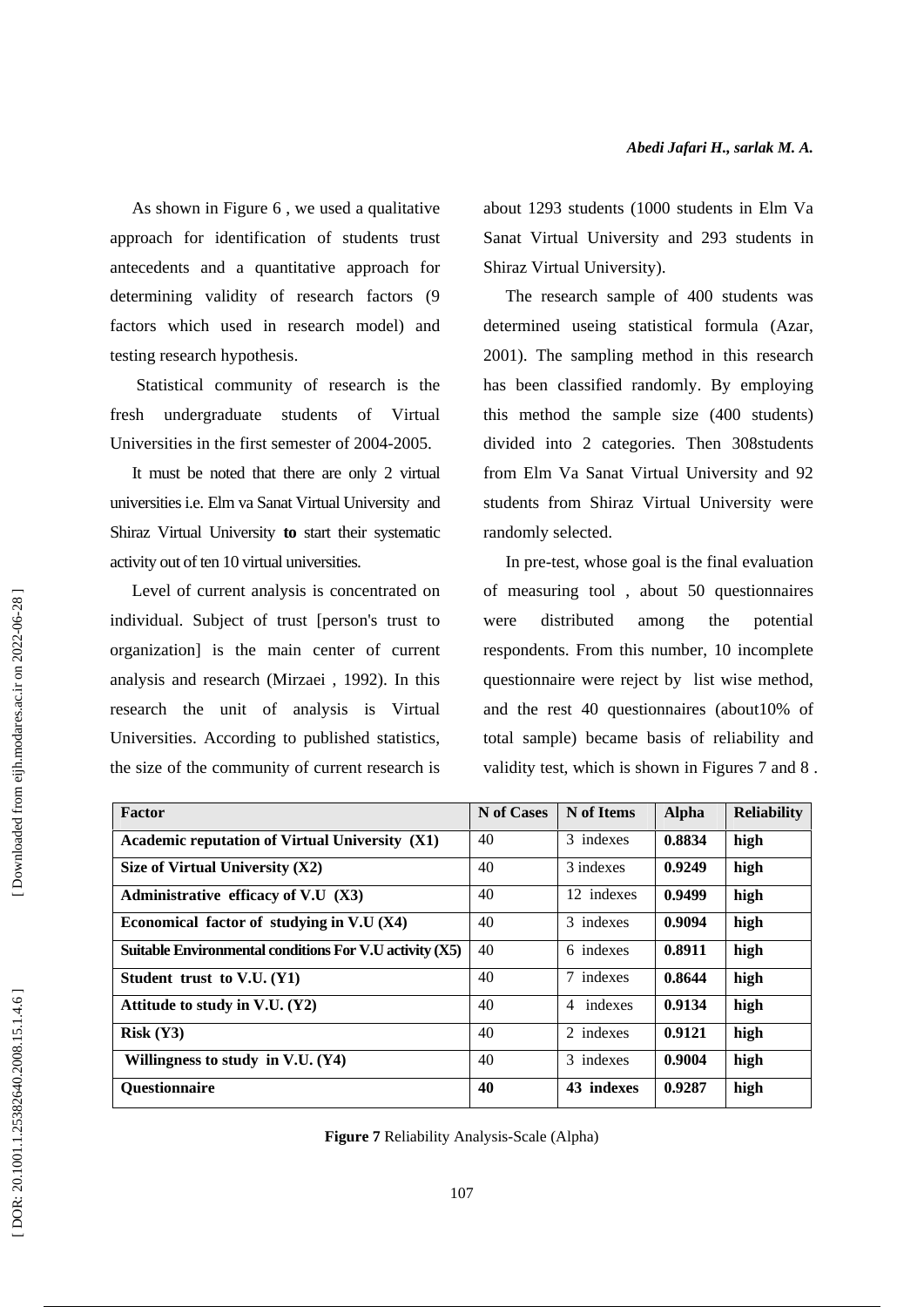*Designing and Explaining the Trust Model of Students …* 

|                            |          | <b>ESULT</b>         |
|----------------------------|----------|----------------------|
| KMO                        | 0.771    |                      |
| <b>BARTLETT (K SOUARE)</b> | 4159.215 |                      |
| <b>DEGREE OF FREEDOME</b>  | 128      |                      |
| <b>SIGNIFICANT LEVEL</b>   | 0.0005   | <b>GOOD VALIDITY</b> |

**Figure 8** Validity of research questionnaire (measured by K-M-O AND BARTLETT test)

The reliability index is alpha and in order to increase alpha in introductory test, unstable choices were deleted. The acquired alpha for the whole scale is about 92 percent which has been above 70 percent and is indicative of scale's stability.

In order to answer whether questionnaire has the necessary validity in addition to implementation of expert's point of views, factor analysis and K-M-O test have been done. Since size of K-M-O of entire research questionnaire is equal to. 771 and significant level derived from bartlettt test is 0.0005 and is smaller than evaluation level (0.05), thus sampling sufficiency and beneficiary of factor analysis were proved and concluded that measurement tool has the necessary reliability and validity.

In the next stage, in order to understand the underlying components variables of research conceptual model, factor analysis was used. After confirmation of components, normality of confirmed components was tested. In Figure 9 shows, the underlying indexes of 9 factors of conceptual model .

After determing that distribution of components are normal, the derived data from factor analysis was stored to be use in path analysis method, which is indicated in Figures 10 And 11 .

| factor                                                   | Number of<br>index | K-M-O Results | K-M-O Test | <b>Normality Situation</b><br>of factors<br>distribution by use<br>K-S test |
|----------------------------------------------------------|--------------------|---------------|------------|-----------------------------------------------------------------------------|
| 1) Academic reputation of virtual<br>university          | 3 indexes          | 0.579         | confirmed  | normal                                                                      |
| 2) Size of virtual university                            | 3 indexes          | 0.512         | confirmed  | normal                                                                      |
| 3) Administrative efficacy of V.U                        | 12 indexes         | 0.629         | confirmed  | normal                                                                      |
| 4) Economical factor of<br>studying in V.U               | 3 indexes          | 0.637         | confirmed  | normal                                                                      |
| 5) Suitable Environmental<br>conditions For V.U activity | <b>6 indexes</b>   | 0.839         | confirmed  | normal                                                                      |
| 6) Student trust to VU                                   | 7 indexes          | 0.660         | confirmed  | normal                                                                      |
| 7) attitude                                              | 4 indexes          | 0.753         | confirmed  | normal                                                                      |
| 8) risk                                                  | 2 indexes          | 0.510         | confirmed  | normal                                                                      |
| 9) Willingness To study in VO                            | 3 indexes          | 0.724         | confirmed  | normal                                                                      |

**Figure 9** The underlying indexes of 9 factors of conceptual model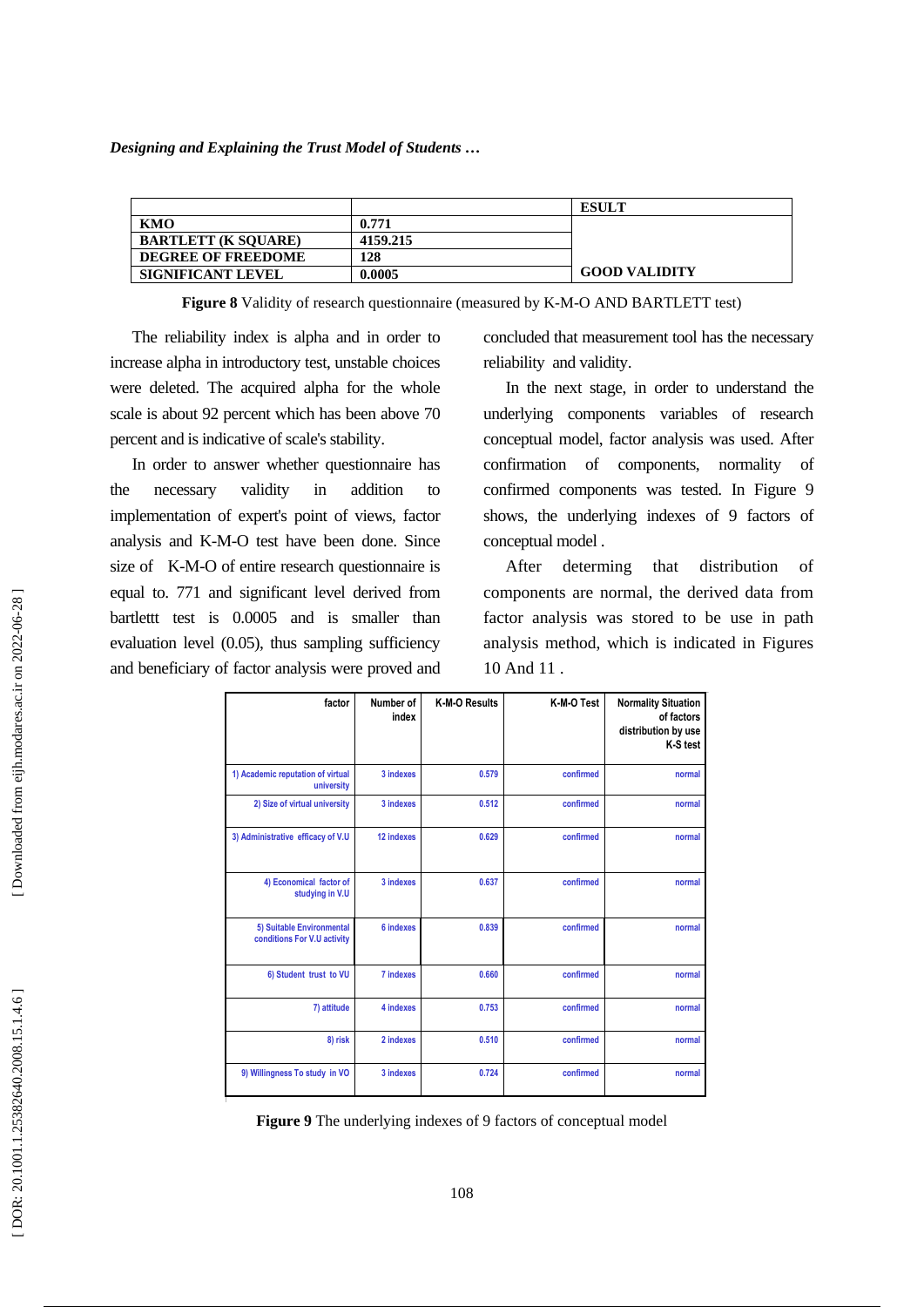

**Figure 10** Paths t amounts



**Figure 11** Path coefficients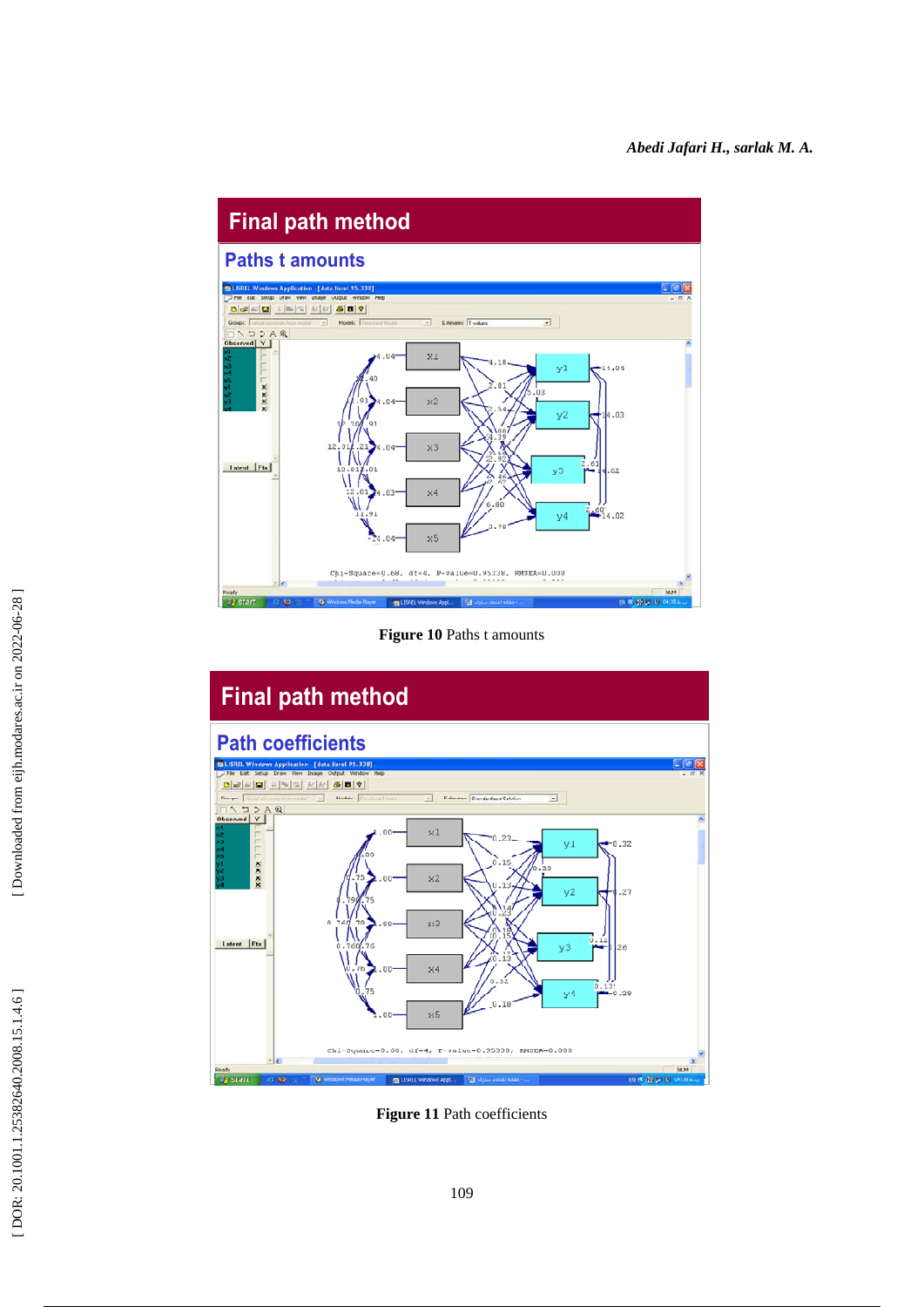The model evaluating indexes shown in Figure 12 .

The above indexes indicate model good fitness. In this section the result of research hypothesis test that derived from path diagrams have been shown in Figure 13 .

| $GFI = 1$       |  |
|-----------------|--|
| $RMR = 0.0015$  |  |
| $CFI = 1$       |  |
| $NFI = 1$       |  |
| $NNFI = 1.14$   |  |
| $RMSEA = 0.000$ |  |
|                 |  |

| Figure 12 Model evaluating indexes |  |  |  |
|------------------------------------|--|--|--|
|------------------------------------|--|--|--|

| hypothesis      | <b>Observed t</b> | <b>Path coefficient</b> | <b>Significant level</b> | <b>Testing</b><br>hypothesis result |
|-----------------|-------------------|-------------------------|--------------------------|-------------------------------------|
| Η1              | 4.19              | 0.23                    | SIG≤0.01                 | <b>CONFIRMED</b>                    |
| H <sub>2</sub>  | 2.55              | 0.14                    | SIG<0.01                 | <b>CONFIRMED</b>                    |
| H3              | 3.11              | 0.16                    | SIG≤0.01                 | <b>CONFIRMED</b>                    |
| Η4              | 2.85              | 0.15                    | SIG≤0.01                 | <b>CONFIRMED</b>                    |
| Η5              | 4.53              | 0.23                    | SIG≤0.01                 | <b>CONFIRMED</b>                    |
| H6              | 12.40             | 0.80                    | SIG≤0.01                 | <b>CONFIRMED</b>                    |
| H7              | 11.91             | 0.75                    | SIG≤0.01                 | <b>CONFIRMED</b>                    |
| H8              | 12.3              | 0.79                    | SIG≤0.01                 | <b>CONFIRMED</b>                    |
| H9              | 12.01             | 0.76                    | SIG≤0.01                 | <b>CONFIRMED</b>                    |
| H <sub>10</sub> | 11.91             | 0.75                    | SIG≤0.01                 | <b>CONFIRMED</b>                    |
| H <sub>11</sub> | 12.21             | 0.76                    | SIG≤0.01                 | <b>CONFIRMED</b>                    |

**Figure 13** Results of testing hypothesis by path analysis method

| hypothesis      | <b>Observed t</b> | <b>Path coefficient</b> | <b>Significant</b><br>level | <b>Testing hypothesis</b><br>result |
|-----------------|-------------------|-------------------------|-----------------------------|-------------------------------------|
| H <sub>12</sub> | 12.01             | 0.76                    | SIG≤0.01                    | <b>CONFIRMED</b>                    |
| H <sub>13</sub> | 12.01             | 0.76                    | SIG≤0.01                    | <b>CONFIRMED</b>                    |
| H <sub>14</sub> | 12.01             | 0.76                    | SIG≤0.01                    | <b>CONFIRMED</b>                    |
| H <sub>15</sub> | 11.91             | 0.75                    | SIG≤0.01                    | <b>CONFIRMED</b>                    |
| H <sub>16</sub> | 2.55              | 0.12                    | SIG≤0.01                    | <b>CONFIRMED</b>                    |
| H <sub>17</sub> | 5.04              | 0.24                    | SIG≤0.01                    | <b>CONFIRMED</b>                    |
| H <sub>18</sub> | $0.46 -$          | $0.02 -$                | SIG20.01                    | <b>UNCONFIRMED</b>                  |
| H <sub>19</sub> | 2.62              | 0.13                    | SIG≤0.01                    | <b>CONFIRMED</b>                    |
| H <sub>20</sub> | 0.56              | 0.03                    | SIG20.01                    | <b>UNCONFIRMED</b>                  |
| H <sub>21</sub> | 2.41              | 0.13                    | SIG≤0.01                    | <b>CONFIRMED</b><br>$15 - 34$       |

**Figure 13** Results of testing hypothesis by path analysis method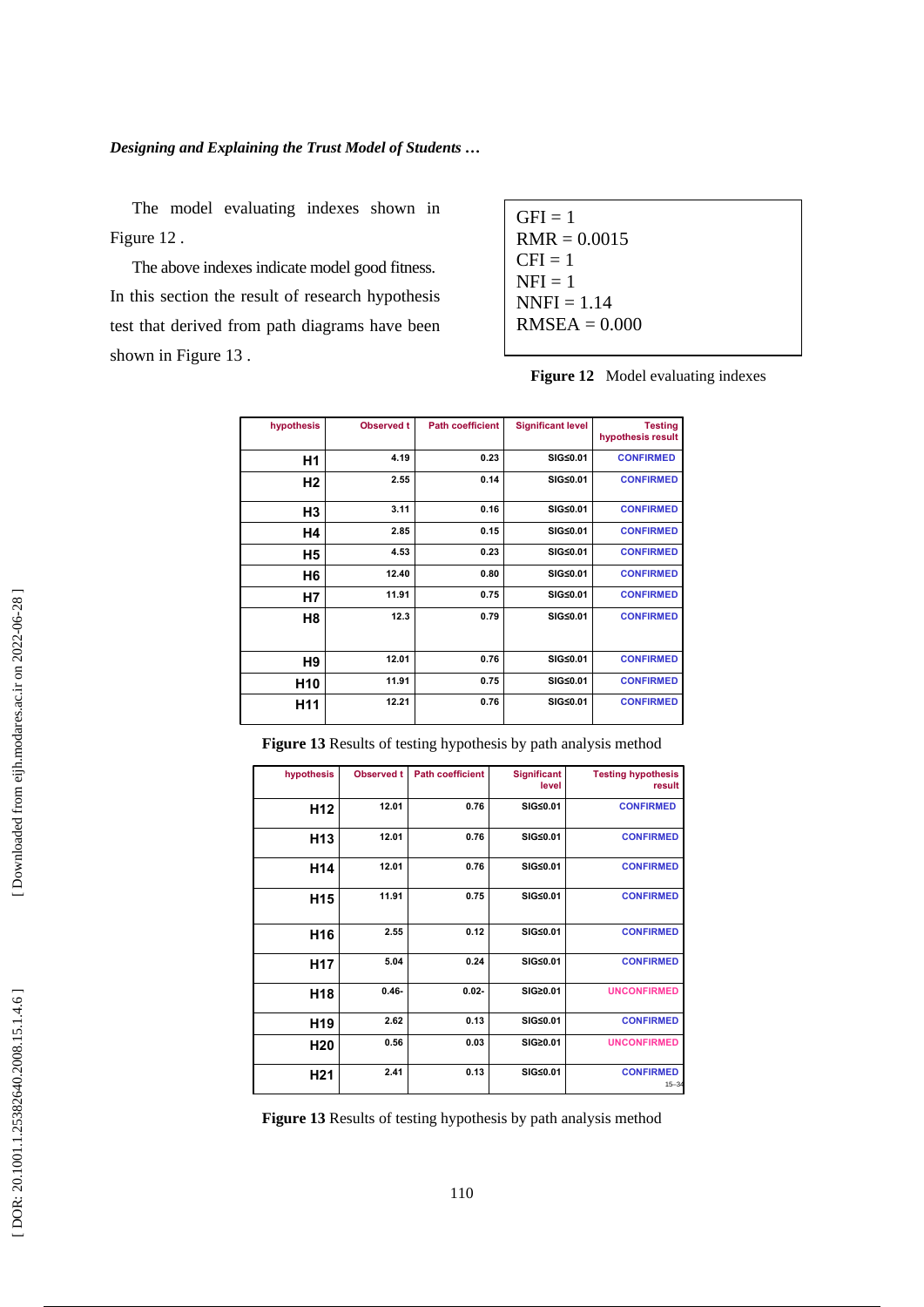As seen, except hypothesis  $18<sup>th</sup>$  and  $20<sup>th</sup>$ whose t is less than 2 , the amount of t of the rest of the hypothesis are more than 2 and it means that its meaningful level is less than 0.01. Its concluded that H1 hypothesis of all except  $18<sup>th</sup>$  and  $20<sup>th</sup>$  hypothesis are confirmed.

#### **Extraction of structural equations:**

 In order to determine the level of effects on Internal variables (dependent variables:  $y_1$ ,  $y_2$ , y 3 , y 4 ) from the reset of research variables, structural equations have been designed:

| $Y_1 = 0.23X1 + 0.14X2 + 0.16X3 + 0.15X4 + 0.23X5$                                                                               |                 |                   |
|----------------------------------------------------------------------------------------------------------------------------------|-----------------|-------------------|
|                                                                                                                                  | $Errorvar=0.32$ | $R^2$ = 0.68      |
| $\gamma$ <sub>2</sub> = 0.24Y1-0.024Y3+0.15X1+0.13X2+0.15X3+0.19X4+0.13X5                                                        |                 |                   |
|                                                                                                                                  | $Errorvar=0.27$ | $R^2$ = 0.73      |
| $Y_1 = 0.12Y1+0.0014X1+0.17X2+0.12X3+0.23X4+0.32X5$                                                                              |                 |                   |
|                                                                                                                                  | $Errorvar=0.26$ | $R^2$ 0.74=       |
| $V_{A} = 0.12 \text{Y}1 + 0.13 \text{Y}2 + 0.030 \text{Y}3 + 0.24 \text{X}1 + 0.15 \text{X}2 + 0.13 \text{X}3 - 0.027 \text{X}4$ |                 |                   |
|                                                                                                                                  | $Errorvar=0.28$ | ${\bf R}^2$ =0.72 |

The obtained explanation coefficients for the mentioned variables is indicative that about 68 percent of total  $y_1$  variable changes by five variables of  $X_5$ ,  $X_4$ ,  $X_3$ ,  $X_2$ ,  $X_1$  about 73 percent of total  $y_2$  variable changes by seven variables of  $y_3$ ,  $y_1$ ,  $X_5$ ,  $X_4$ ,  $X_3$ ,  $X_2$ ,  $X_1$ , about 74 percent of total  $y_3$  variable changes by six variables of  $y_1$ ,  $X_5$ ,  $X_4$ ,  $X_3$ ,  $X_2$ ,  $X_1$  and about 72 percent of total y 4 variable changes by eight variables of y 3, y 2,  $y_1$ ,  $X_5$ , $X_4$ ,  $X_3$ ,  $X_2$ ,  $X_1$  have been explained.

 In other words, about 32 percent of y1 variable changes , about 27 percent of y2 variable changes , about 26 percent of y3 variable changes and about 28 percent of y4 variable changes have been explained by the variables outside the model.

#### **Discussion and Conclusion**

# **Discussion About Factors Affecting Applying Students' Trust to Virtual Universities (y1 Factor):**

 The theoretical expectation was that the academic reputation of virtual universities (X1 factor) has a bigger role in creating trust in applying students' compare to other factors of the model. The results of present research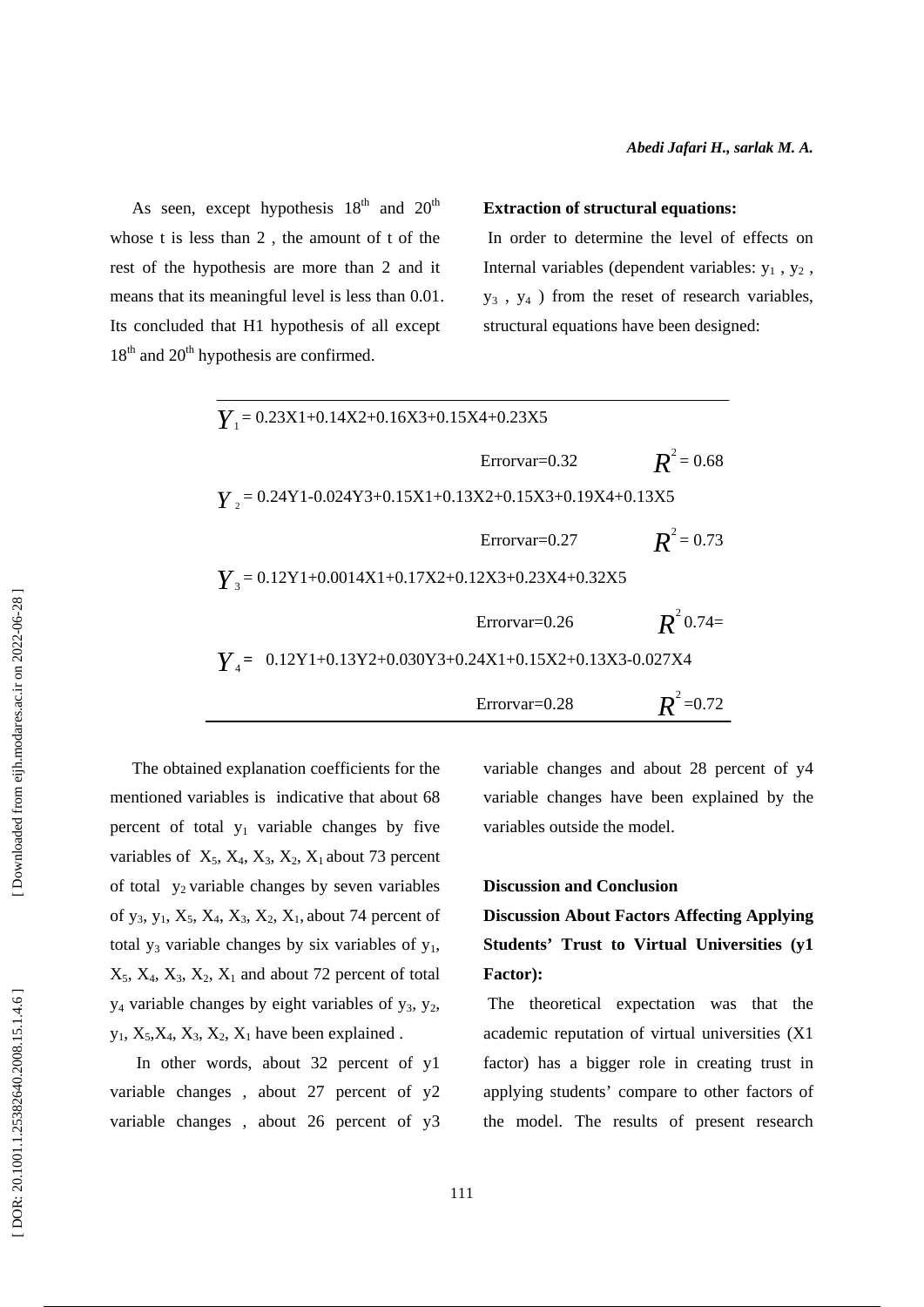confirms this expectation. However, what was not expected was the fact that role of suitable environmental conditions (such as :mass media attitudes toward VU, families attitudes to V.U., and sufficient IT infrastructures in country) for activity of Virtual Universities (X5 factor) in creating trust in applying students was at the same level as that of academic reputation of virtual universities. Perhaps the reason for the importance of suitable environmental conditions for activity of virtual universities is because if mass media and families have a positive attitudes towards virtual universities, then students' application due to getting their effects from the mentioned organs, would have a positive attitudes and higher trust towards these universities.

# **Discussion About Factors Affecting Applying Students' Attitudes Toward Study in Virtual Universities (y2 Factor):**

According to the theories discussed in this research, the theoretical expectation was that applying students attitudes towards education in virtual universities is effected by two factors: "applying students trust" and perceiving a lower risk of education in VU (y1 and y3 factor). Results showed on the contrary to trust factor, which has the most effect on students attitudes. perceiving a lower risk of education in virtual universities doesn't result necessarily to a more positive attitude in applying students toward studying in these institutions.

As determined, there is a relationship between applying students attitudes and five research independent variables: academic reputation, administrative efficacy, size of virtual universities, education being cost effective in V. U. and suitable environmental conditions for virtual university activity., results show that these factors effect persons attitude towards education in V.U..

# **Discussion About Factors Affecting Applying Students' Perceived Risk to Virtual Universities (y3 Factor):**

According to theories and the derived conceptual model from theory, the expectation was that the perceived risk factor (y3 factor) be only effected by applying students trust factor (y1 factor), however, the results show that this expectation in not true and this component is effected by 5 components of academic reputation, administrative efficacy, size, education being cost effective and suitable environmental conditions.

Evaluations show that two factors of education being cost effective (x4) and academic reputation of virtual universities (x1) have respectively the highest and the least role in perceiving a lower risk of education in virtual universities from applicant's point of view.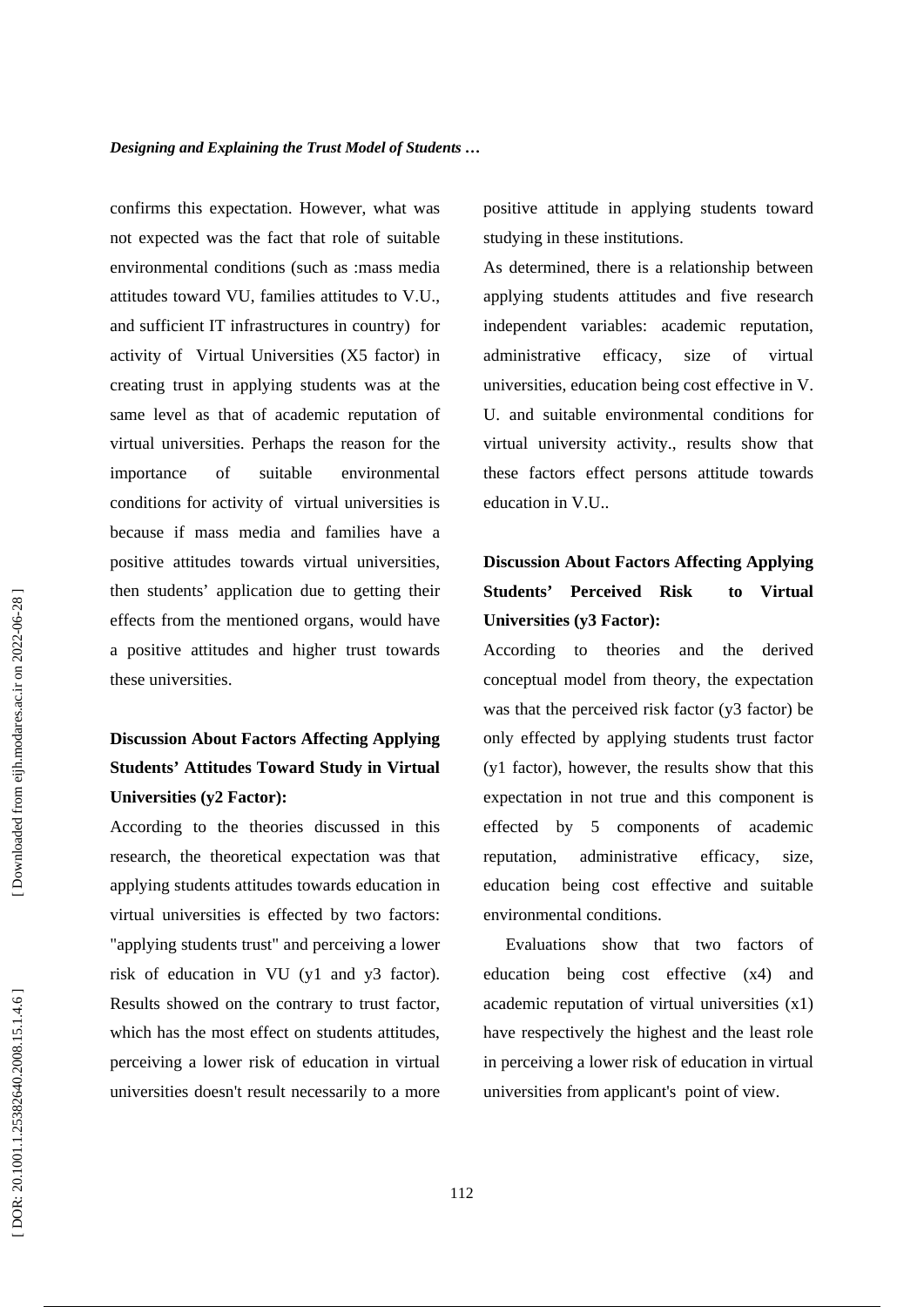## **Discussion About Factors Affecting Applying Students' Willingness Choose Virtual Universities for (y4 Factor):**

 The theoretical expectation was that person's willingness to choose virtual universities (y4) is only effected by two factors of attitude and perceived risk.

Results while confirm relationship between person's willingness to choose virtual universities (y4 factor) with two mentioned factors, but reject this exclusive relationship and made clear that person's willingness to choose y4 factor, in addition to two mentioned factors, is effected by 4 other factors: academic reputation, administrative efficacy, size and trust .

Evaluations show that among the 6 effecting factors on persons willingness to choose virtual universities, the academic reputation factors have the most effect and perceiving a lower level of risk for education in virtual universities has the least effect for applications point of view.

### **Recommendations**

The results of this study provide support for the conceptual model of research and for the hypotheses regarding the directional linkages among the model variables. The model appears to be a reasonable, starting point for developing a theory of applying students trust in virtual universities. It is suggested that the following points be taken into consideration for future researches and Iran's virtual universities.

1 – With due attention to the fact that acquired explained coefficient for 4 research dependent variables: " applying students trust towards Virtual Universities " , " persons attitude towards education in Virtual Universities ", " perceiving a lower risk of education in virtual universities " and " persons willingness to choose Virtual Universities for education are respectively 0.74., 0.73, 0.63, 0.72 , thus its suggested that future researches evaluate the affecting factors on these 4 components that were not explained by current research model .

2 – In relation to the role of two component "academic reputation" and "suitable environmental conditions for virtual universities activity in creating persons trust in entering universities ", country's virtual universities are suggested to pay more attention to these two components and help for their promotion.

3 – In this research, only the effecting factors on person's trust towards education in virtual universities got attention , therefore its suggested to future researches that effecting factors on Instructors, trust, virtual university employees trust to this university and also mass media and people in general level of trust towards virtual universities be evaluated .

4- The current results suggest that the presence of a non virtual structure might have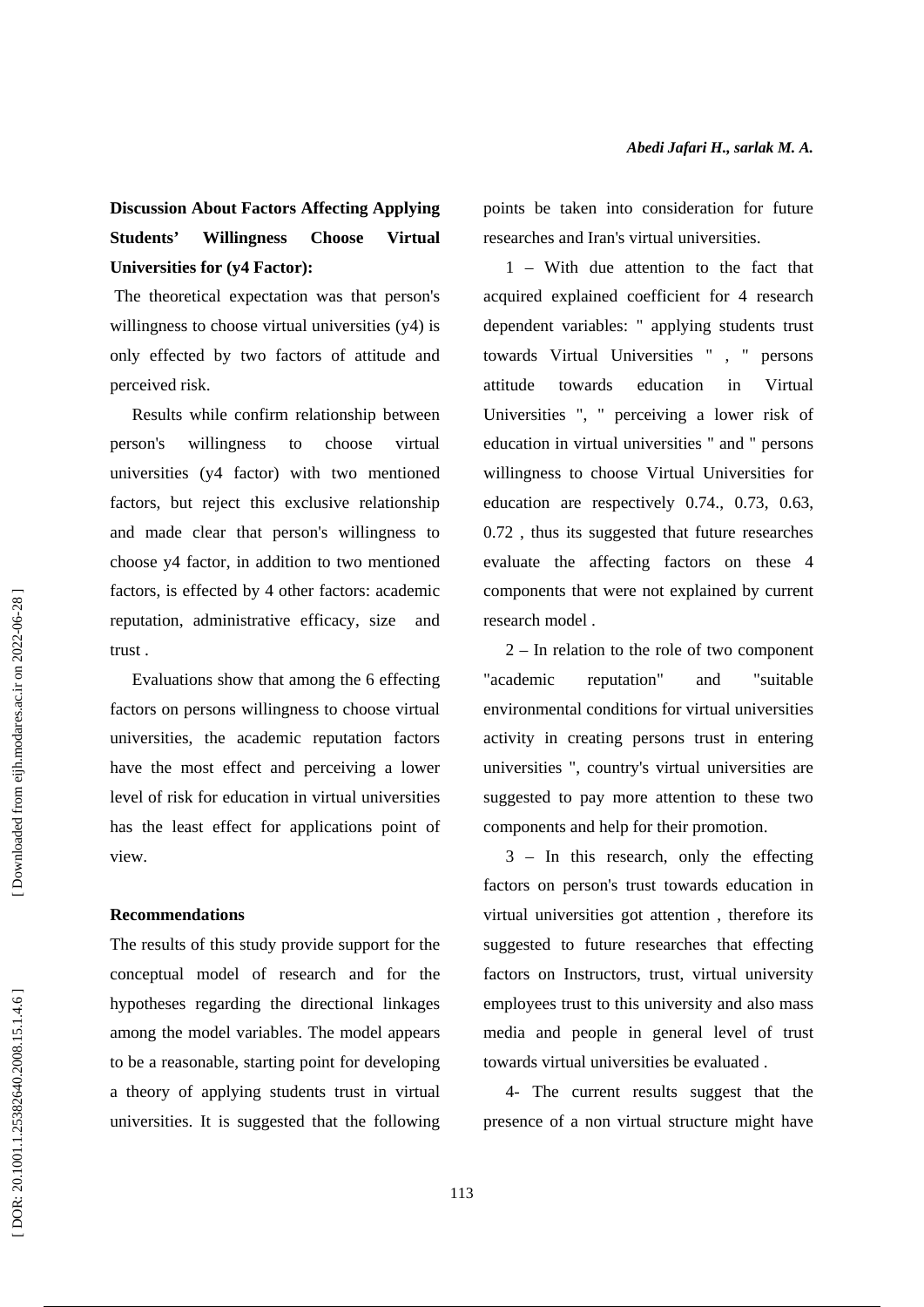an effect on applying students trust in the virtual universities.

### **References**

- [1] Ajzen, I. (1985), From intentions to actions: A theory of planned behavior, in J. Kuhl and J. Beckmann (eds), *Action Control: From Cognition to Behavior* (pp.11-39). Springer Verlag, New York, New York.
- [2] Ajzen, I. (1991), *The Theory of Planned Behavior, Organizational Behavior and Human Decision Processes*, 50, 179-211.
- [3] Ajzen, I. and M. Fishbein (1980), *Undersanding Attitudes and Predicting Social Behavior.* Englewood Cliffs, NJ:Prentice-Hall,Inc.
- [4] Anderson, Mary, & Schlosser, Charles (1994), *Distance Education. Review of the Literature.* E0005 Largomacino Hall, Iowa State University, Ames Iowa50011: Research Institute for Studies in Edcuation, College of Education.
- [5] Barjis, Joseph (2003), *An Overview of Virtual University Studies*, Idea Group Publishing, USA.
- [6] Bates, (Tony) A.W. (1995), *Technology, Open Learning and Distance Education*. New York: Rutledge.
- [7] Blau, P. M. (1964), *Exchange and Power in Social Life*. New York: John Wiley.
- [8] Browning, Gary K., Abigail Halcli, and Frank Webster (2000). *Understanding*

*Contemporary Society: Theories of the Present*. London: Sage.

- [9] Coleman, J. (1973), *The Mathematic of Collective Action*. London: Heinemann
- [10] Cook, K. S., and R. M. Emerson (1978), 'Power, Equity and Commitment in Exchange Networks'. *American Sociological Review*, 43: 721-739.
- [11] Coughlin,Chrissy (2002), Social Exchange Theory Application, http://oak.cats.ohiou.edu/.
- [12] Creed WD, Miles RE (1996), Trust in organi zations: a conceptual framework linking organizational forms, managerial philosophies, and the opportunity costs of controls. See Kramer & Tyler 1996, pp. 16-38.
- [13] Dede, Chris (1996), "The Evolution of Distance Education: Emerging Technologies and Distributed Learning". *The American Journal of Distance Education*, 2.
- [14] Dolence, Michael G., & Norris, Donald M. (1995), *Transforming Higher Education. A Vision for Learning in the 21st Century*. Ann Arbor, MI 48105 USA: Society of College and University Planning.
- [15] Franke, Ulrich J. (2001), *Managing Virtual Web Organizations in the 21st Century* :. ... John Wiley & Sons, Inc. (US).
- [16] Gatien, Gary M. (2000), Trust, privacy and the digital university(http://ts.mivu.org/)
- [17] Ghazi, Tabatabaei, Seyed Mahmoud (1995), *Structural Models of Covariance*

Downloaded from eijh.modares.ac.ir on 2022-06-28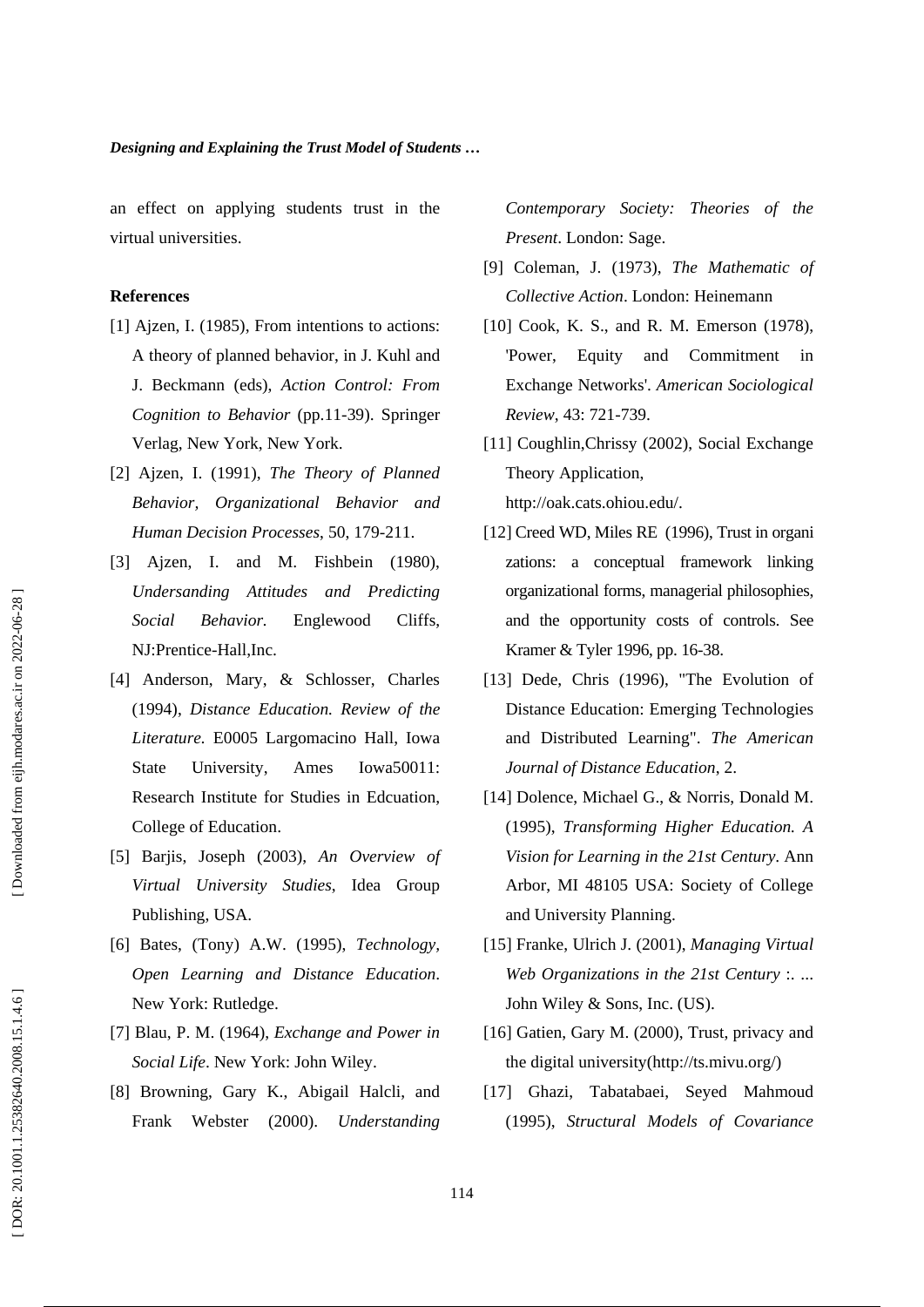*with Lisrel Models in Social Sciences*, Tabriz University, Humanities and Social Sciences Faculty Publications, NO.2.

- [18] Ghazi, Tabatabaei, Seyed Mahmoud (1998), Lisrel Methods in Social Sciences Humanities and Social Sciences Faculty Publications.
- [19] Grabner-Kräuter, Sonja and Kaluscha , Ewald A. (2003), "Empirical research in online trust: a review and critical assessment", *International Journal of Human – Computer Studies*, 58 .
- [20] Hall, H. (2001), Social Exchange for Knowledge Exchange. Paper presented at Managing knowledge:conversations and critiques, University of Leicester Management Centre, 10-11 April 2001.
- [21] Harasim, Linda et. al, (1997), *Learning Networks: A Field Guide To Teaching and Learning On-Line.* Cambridge and London: The MIT Press.
- [22] Heider, F. (1958), *The Psychology of Interpersonal Relation*. John Wiley & Sons.
- [23] Homans, G. 1961. *Social Behaviour: Its Elementary Forms*. London: Routledge and Kegan Paul.
- [24] Hussey, Jill, and Roger Hussey (1997). *Business Research*. London: MacMillan; Iacono, Suzanne, and Rob Kling. (2001), Computerization movements: The rise of Internet and distant forms of work. In *Information technology and organizational*

*transformation: History, Rhetoric, and practice*, edited by JoAnne Yates and John Van Maanen. London: Sage. 93-135.

- [25] International Conference On Technology and Education [ICTE], Inc. (Comp.) (1996); Technology Changing The Pedagogical Culture. in "The Thirteenth International Conference On Technology and Education Proceedings", Volume I. Technology and Education: Catalyst for Educational Change. Grand Prairie March 17-20, New Orleans, Louisiana.
- [26] Jarvenpaa, Sirkka L., Noam Tractinsky and Michael Vitale, (2000), Consumer Trust in an Internet Store. *Information Technology and Management*,1(1-2):45-71.
- [27] Layton, Tom: Description of a CyberSchool Class. <http://CyberSchool.4j. lane.edu/About/CSClass/CSClass.html>(18. April 1997).
- [28] Lewicki RJ, Bunker BB. (1995), Trust in relationships: a model of trust development and decline. *In Conflict, Cooperation, and Justice*, ed. BB Bunker, JZ Rubin. San Francisco: Jossey-Bass.
- [29] Massy, William F., & Zemsky, Robert (1995), Using Information Technology to Enhance Adademic Productivity. Washington: Educomreg., Interuniversity. Communications Council, Inc. <http://www.educom.edu/program/nlii/keyd ocs/massy.html>(31. March 1997)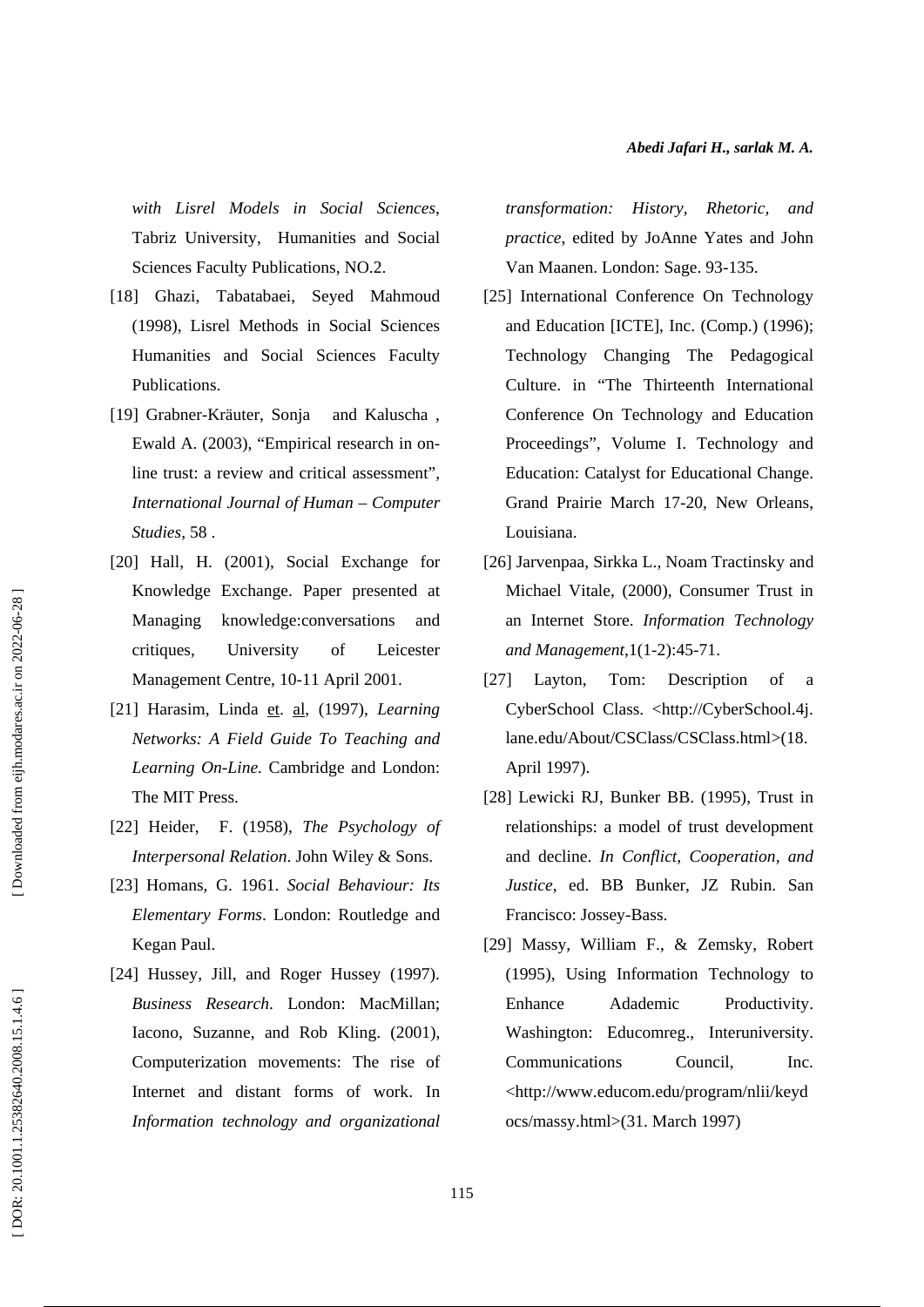- [30] Mirzaei, Ahrangani, Hassan (1992), Applied Research, Tehran, *Management Knowledge* semi-annual No. 17.
- [31] Molm, L. D. (2001), Theories of social exchange and exchange networks. In G. Ritzer & B. Smart (eds.), *Handbook of Social Theory* (pp. 260-272). London: Sage.
- [32] Moore, M., & Kearsley, G. (1996), *Distance Education: A Systems View*. New York: Wadsworth Publishing Company.
- [33] Nooteboom B. and Frederique Six, (2003), *The Trust Process in Organizations*, Cheltenham, UK. Northamton, MA, USA: Edward elgar.
- [34] Powers, Jennifer goodall (2001), "the formation of interorganizational relationships and the development of trust" ,PH.d dissertation,USA,state university of new york .Procedural and Distributive Justice: The Role of Trust." Pp. 390–413 in Trust in
- [35] Robbins, Stephen P. (2001), "*Organizational Behavior*", New Jersey: prentice-hall,inc.
- [36] Rotter, Julian B., (1967), "A New Scale for the Measurement of Interpersonal Trust," *Journal of Personality*, 35, 651-665.
- [37] Rotter, Julian B., (1971), "Generalized Expectancies for Interpersonal Trust," *American Psychologist*, 443-452.
- [38] Sarlak, M and Abedi Jafari, H. (2004), Virtualization of Universities in Iran, IRMA 2004 International conference proceedings, USA, Idea Group publishing. (www.ideagroup.com).
- [39] *The Newsletter of PROMTETEUS NETWORK*. (January 2002), Virtual universities , NO 14. (www.prometeus.org/news/PROMETEUS Newsletter14.pdf)
- [40] Williamson O. (1993), Calculativeness, trust, and economic organization. *J Law Econ* **.** 34:453-502.
- [41] Zucker LG. 1(986), Production of trust: institutional sources of economic structure 1840-1920. *Res. Organ. Behav*. 8:53-111.